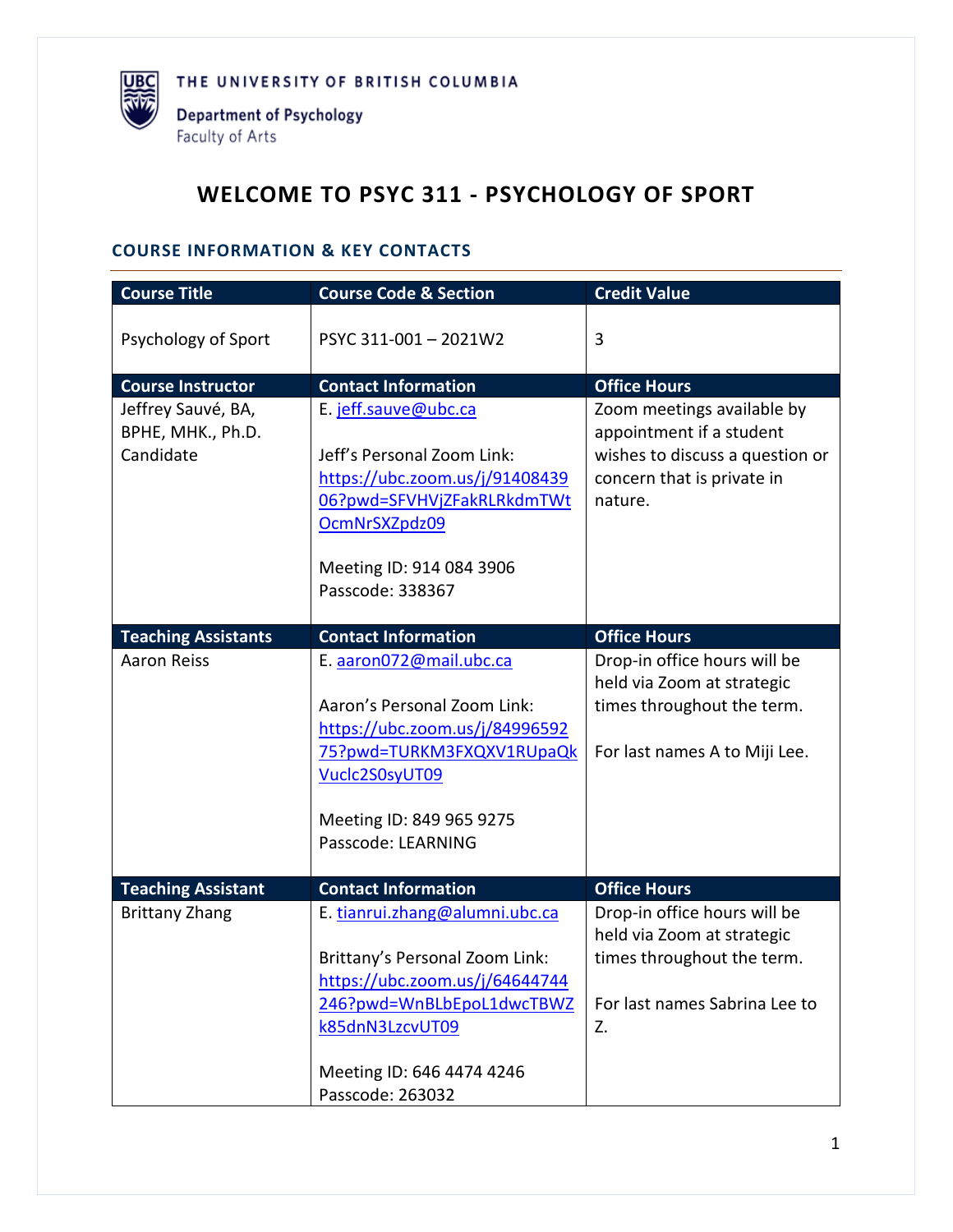

Department of Psychology Faculty of Arts

### **COURSE DESCRIPTION**

This course introduces students to fundamental concepts and theories within sport psychology. The goal of this course is to provide students with a broad overview of major topics of interest, with a special focus on applied practice within sport and exercise settings.

# **AIMS & OUTCOMES**

The overarching aim of this course is for students to develop an understanding of key areas within sport psychology. Sport psychology researchers and practitioners are interested in human cognition, emotion, and behaviour within physical activity and performance contexts. Knowledge of sport and exercise psychology theory, constructs, and relevant applications will assist students in understanding underlying psychological processes as related to sport performance and participation. Such frameworks are relevant to many health-related professional practices that seek to maximize performance and change behaviour (e.g., psychologists, performance consultants, kinesiologists, physiotherapists, physical education instructors, coaches, physicians, dieticians). Students interested in pursuing a career in sport and exercise psychology can expand their understanding of the discipline by taking courses in psychology, counselling psychology, kinesiology, and by pursuing graduate education.

# **LEARNING OBJECTIVES**

By the end of this course, students will be able to:

- Describe and apply sport psychology theories and constructs and discuss their relevance to physical activity and performance contexts
- Describe and apply the reciprocal relationships between social, environmental, and psychological factors on sport performance and participation.
- Critically assess sport psychology theory, constructs, and knowledge application.

### **PREREQUISITES**

Either (a) PSYC 100 or (b) two of PSYC 101, PSYC 102, PSYC 205, PSYC 207, PSYC 208, PSYC 216, and PSYC 217, PSYC 277. Strongly recommended: PSYC 216 or one of PSYC 217 or 277. Please note that credit will be granted for only one of PSYC 311 and KIN 150 and 231.

#### **WITHDRAWAL DATES**

Last day to withdraw from this course without W standing is January 21, 2022. The last day to withdraw with a W standing (course cannot be dropped after this date) is March 4, 2022.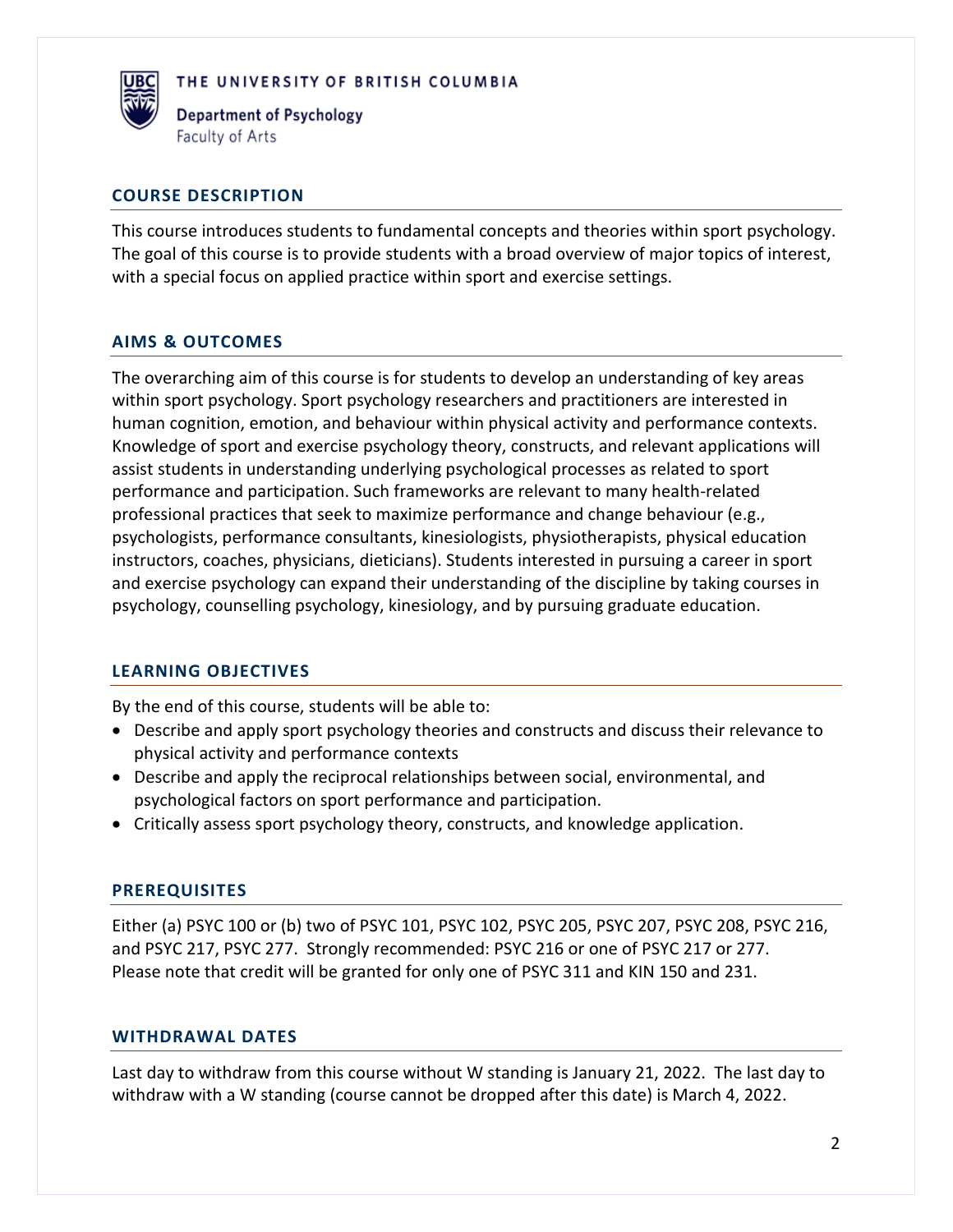

**Department of Psychology** Faculty of Arts

### **COURSE MATERIALS**

PSYC 311 has a required textbook and course website as follows:

1. **Course Text**: Crocker, P. R. E. (2021). *Sport and exercise psychology: A Canadian perspective* (4<sup>th</sup> edition). Toronto, ON: Pearson Education.

This text is now available as an e-textbook and can be accessed here:

<https://console.pearson.com/enrollment/wdc9cz>

The e-textbook is available for purchase from online sources other than Pearson (possibly for a lower cost; e.g., VitalSource). The instructor supports you selecting the source that you deem appropriate, as long as the content is the same as the one published by Pearson. The instructor has not vetted sources other than Pearson so please do your due diligence. You may use the 3rd edition at your own risk. The Instructor does not know how substantive the changes are between the 3rd to 4th editions so you may wish to investigate this further.

2. **Course Website**. Course content including lecture notes, Zoom links, marking rubrics, quizzes, information about the course, and important reminders can be accessed through the Canvas course website at: [http://canvas.ubc.ca.](http://canvas.ubc.ca/)

# **CLASS FORMAT**

PSYC 311 (921) is a 3-credit course provided over one semester (January-April 2022) with content delivered in two formats:

- 1. **Asynchronous:** the online independent self-paced activities for this course will include textbook readings, written assignments, and quizzes.
- **2. Synchronous:** the synchronous component of this course will include both online and inperson classes, all of which will be held during scheduled class time (Wednesday, 6:00PM to 8:30PM). For all online classes, the Zoom access link is provided on the course Canvas page. All in-person classes will be held in the West Mall Swing Space - Room 221 (W.M.S.S - Rm 221). Students are strongly encouraged to attend all classes and for the following primary reasons: (1) Course content will be presented (e.g., live lectures), assignments will be discussed (quizzes, written assignments), and interactive activities will occur; (2) Classes will not be recorded due to student privacy concerns. Recording these meetings are strictly prohibited.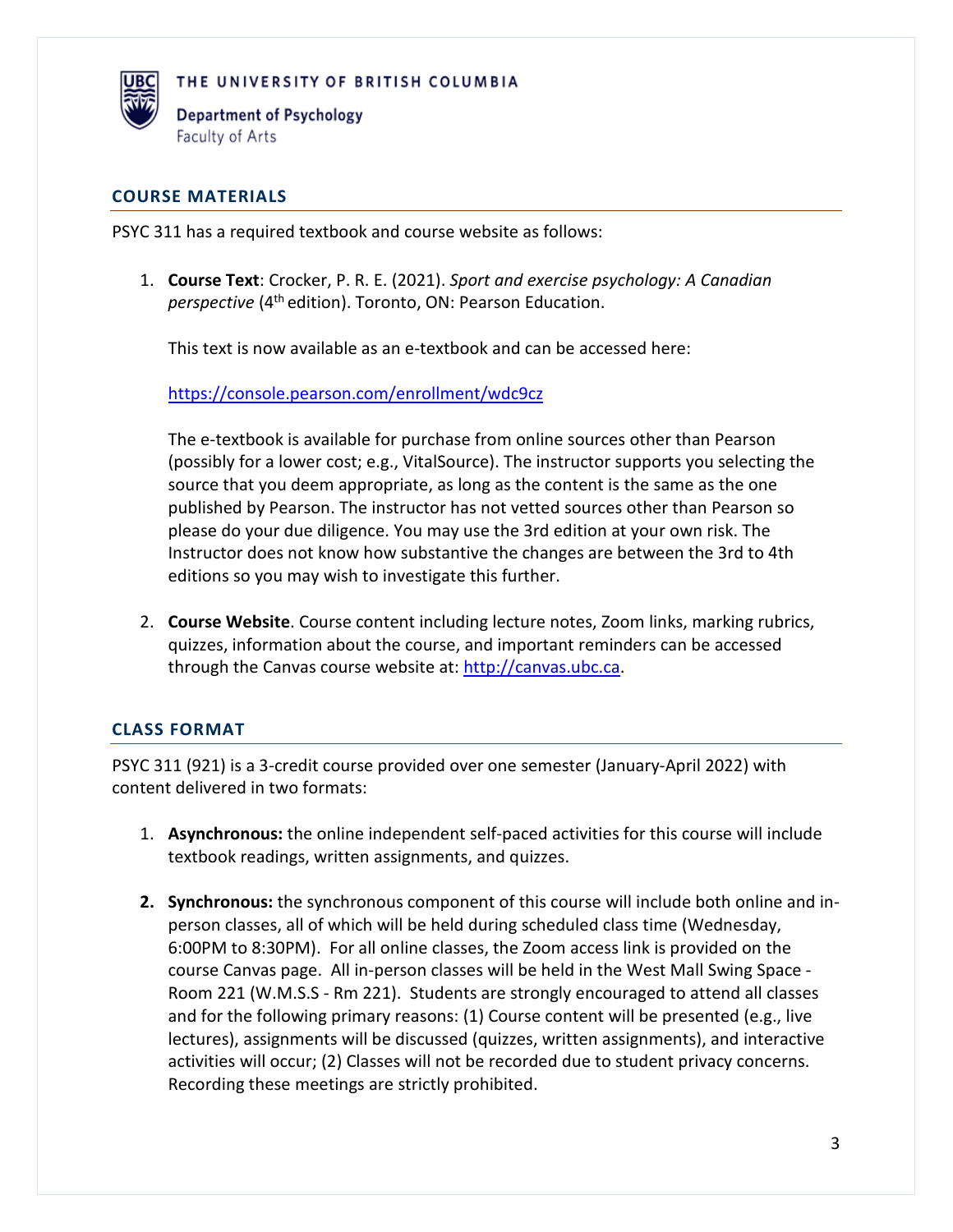

**Department of Psychology** Faculty of Arts

#### **COVID-19 SAFETY**

For your own protection and the safety and comfort of everyone else in the class, face coverings (a medical or non-medical mask, or a tightly woven fabric) are required for all indoor public areas at UBC including lobbies, hallways, stairwells, elevators, classrooms and labs. There may be students who have medical accommodations for not wearing a mask. Students who wish to request an exemption to the indoor mask mandate must do so based on one of the grounds for exemption detailed in [the PHO Order on Face Coverings \(COVID-19\).](https://www2.gov.bc.ca/assets/gov/health/about-bc-s-health-care-system/office-of-the-provincial-health-officer/covid-19/covid-19-pho-order-face-coverings.pdf) Such requests must be made through the Center for Accessibility (Vancouver campus). Mask wearing protects you as well as others in your environment.

If you are sick, it is important you stay home no matter what you think you may be sick with (cold, flu, other illness). Complete a [self-assessment for COVID-19 symptoms](https://bc.thrive.health/covid19/en) if needed.

| <b>Location</b>        | <b>Date</b>              | <b>Topic (Construct)</b>                | <b>Chapter</b> |
|------------------------|--------------------------|-----------------------------------------|----------------|
| Zoom                   | Wednesday, January 12th  | Intro to PSYC 311 & Psychology of Sport | <b>NA</b>      |
| Zoom                   | Wednesday, January 19th  | Personality                             | $\overline{2}$ |
| Zoom                   | Wednesday, January 26th  | Motivation & Behaviour Change           | 3              |
| Zoom                   | Wednesday, February 2nd  | Stress, Coping, and Emotion             | 4              |
| W.M.S.S.<br>$- Rm 221$ | Wednesday, February 9th  | Anxiety                                 | 5              |
| W.M.S.S.<br>- Rm 221   | Wednesday, February 16th | Aggression & Moral Behaviour            | 6              |
| W.M.S.S.<br>$-$ Rm 221 | Wednesday, March 2nd     | Leadership                              | 8              |
| W.M.S.S.<br>$- Rm 221$ | Wednesday, March 9th     | <b>Group Cohesion</b>                   | 9              |
| W.M.S.S.<br>- Rm 221   | Wednesday, March 16th    | Youth Involvement and Development       | 10             |
| W.M.S.S.<br>- Rm 221   | Wednesday, March 23rd    | <b>Coaching Psychology</b>              | 11             |
| W.M.S.S.<br>$-$ Rm 221 | Wednesday, March 30th    | Aging and Involvement in Sport          | 12             |
| W.M.S.S.<br>- Rm 221   | Wednesday, April 6th     | Physical Activity and Mental Health     | 13             |

#### **WEEKLY SCHEDULE**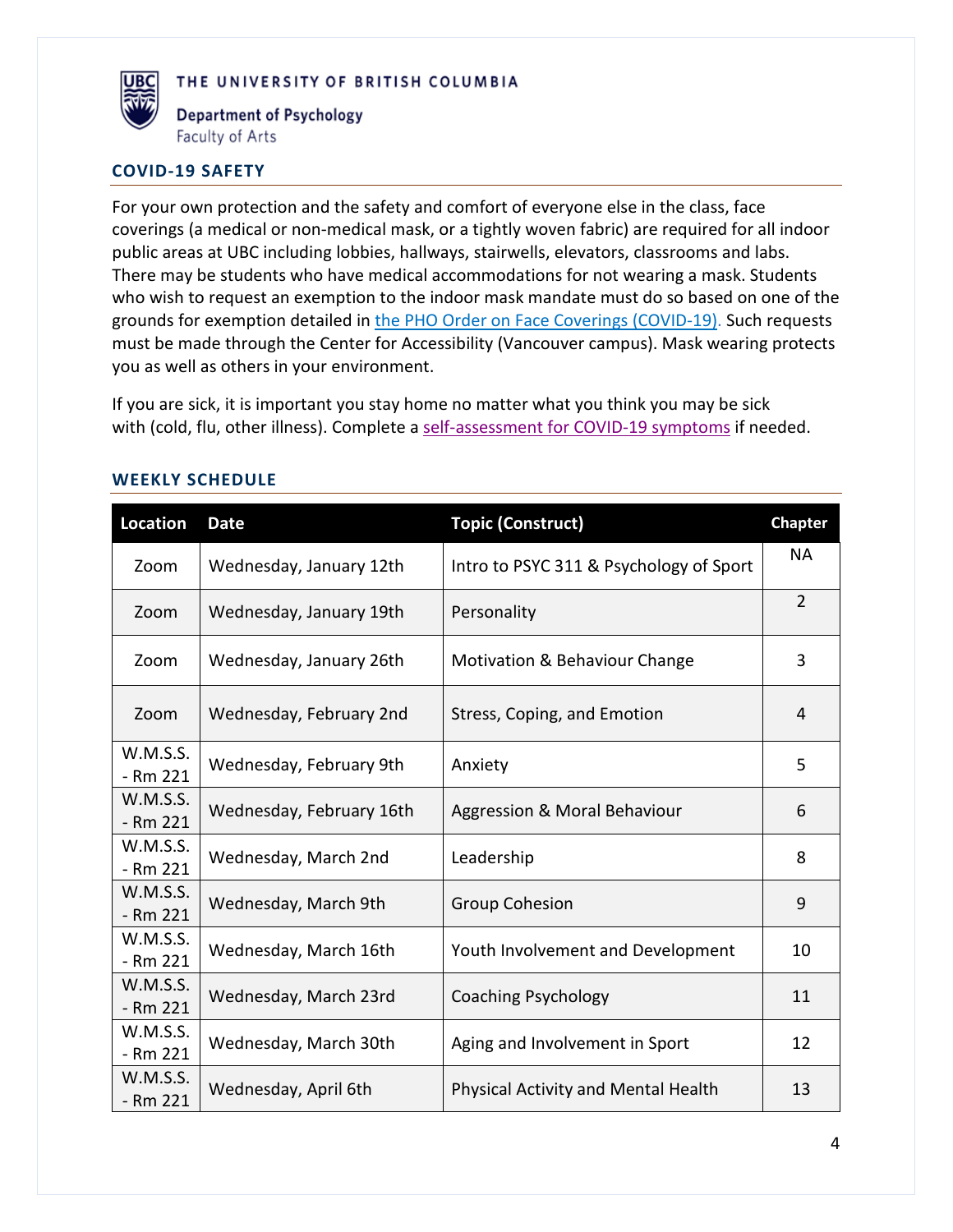

### **COURSE ASSESSMENT AND GRADING**

Your grade in this course will be made up of ten (10) quizzes, three (3) assignments, and one (1) engagement portfolio. Details for quizzes, assignments, and your engagement portfolio will be discussed in class. Here is an overview of each:

| <b>Online Quizzes (40%)</b> |                                                                                                                                                                                                                                                                                                                                                                                                                                                                                                                                                                                                                                                                                                                                             |  |  |
|-----------------------------|---------------------------------------------------------------------------------------------------------------------------------------------------------------------------------------------------------------------------------------------------------------------------------------------------------------------------------------------------------------------------------------------------------------------------------------------------------------------------------------------------------------------------------------------------------------------------------------------------------------------------------------------------------------------------------------------------------------------------------------------|--|--|
| Format                      | Quizzes will be completed through the course Canvas website. All quizzes<br>will be accessible on the left-hand menu under "Quizzes".                                                                                                                                                                                                                                                                                                                                                                                                                                                                                                                                                                                                       |  |  |
| <b>Details</b>              | Students are required to complete ten (10) quizzes. There are eleven (11)<br>opportunities to take the weekly quizzes. Students are only required to<br>complete ten (10) of the eleven (11) quizzes. Alternatively, students can<br>complete all eleven (11) quizzes and the lowest mark will not be counted.<br>Each quiz consists of 20 multiple choice or true and false questions which<br>will need to be answered in 30 minutes. All quizzes are open book.<br>Students will be provided time at the beginning of each class to complete<br>the quiz. However, the quiz will be available to complete during the day<br>each Wednesday if students prefer. Weekly quizzes will be available to<br>complete between 8:00AM to 6:30PM. |  |  |
| Weighting                   | 40% in total (4% for each of the ten [10] quizzes).                                                                                                                                                                                                                                                                                                                                                                                                                                                                                                                                                                                                                                                                                         |  |  |
| Learning<br>Outcomes        | To identify and apply relevant sport and exercise psychology theoretical<br>perspectives and constructs.                                                                                                                                                                                                                                                                                                                                                                                                                                                                                                                                                                                                                                    |  |  |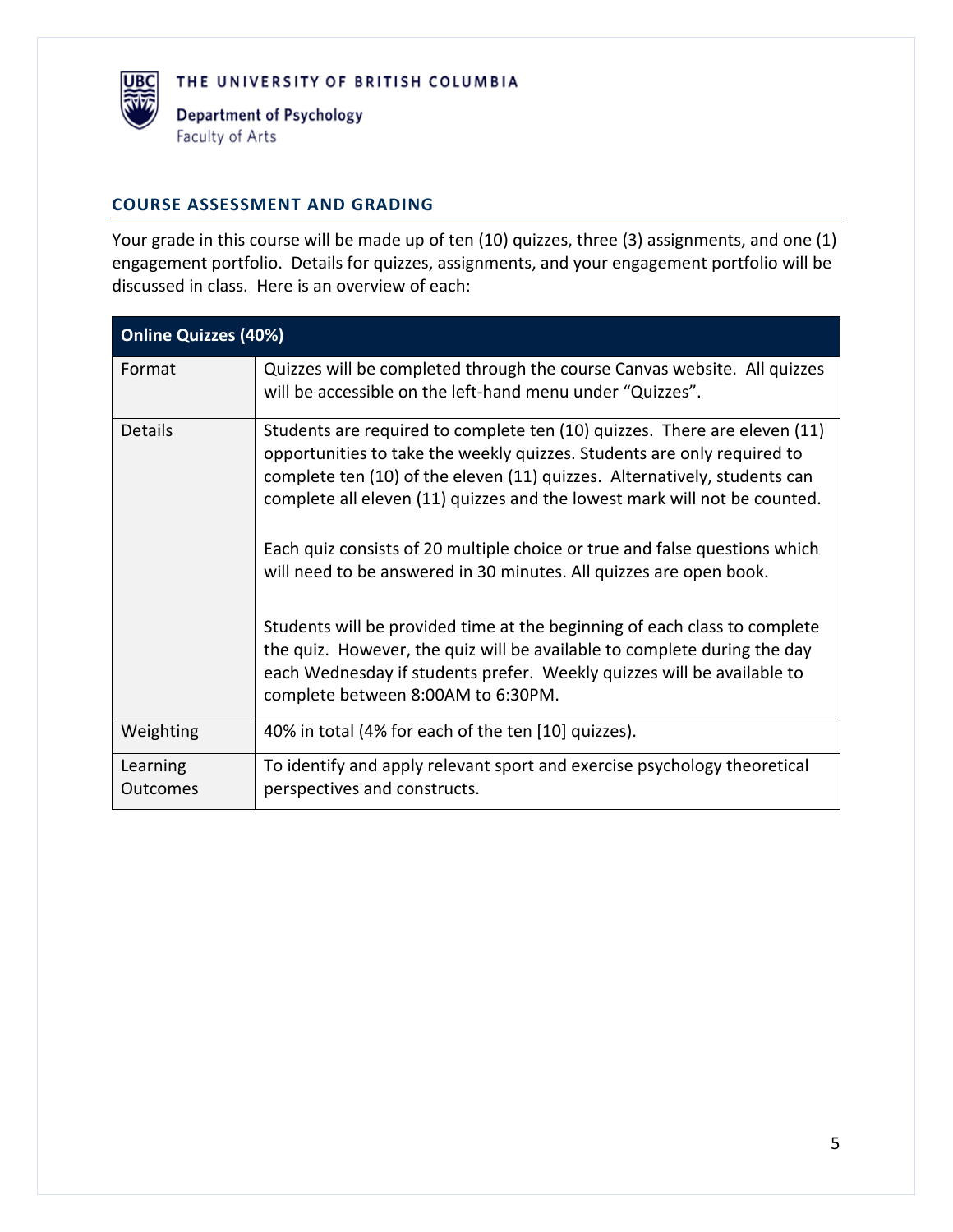**Department of Psychology** Faculty of Arts

麗

| Assignment 1 - Sport Story (20%)         |                                                                                                                                                                                                                                                                                                                                                                                                                                     |  |  |
|------------------------------------------|-------------------------------------------------------------------------------------------------------------------------------------------------------------------------------------------------------------------------------------------------------------------------------------------------------------------------------------------------------------------------------------------------------------------------------------|--|--|
| Format                                   | Submit a PDF document in APA format, uploaded to Canvas.                                                                                                                                                                                                                                                                                                                                                                            |  |  |
| Details                                  | Students submit a paper outlining a sport story they have selected, and<br>one (1) psychology of sport construct (topics) to be applied. For the<br>construct, three (3) peer-reviewed journal article published in the last ten<br>(10) years must be referenced. The proposal should not exceed 700<br>words. Assignment details (including the marking rubric) will be uploaded<br>to the Canvas website and discussed in class. |  |  |
| Due Date                                 | Thursday, March 10th                                                                                                                                                                                                                                                                                                                                                                                                                |  |  |
| Learning<br><b>Outcomes</b>              | Describe and apply psychology of sport theories and constructs and<br>discuss their relevance in the context of sport scenarios.                                                                                                                                                                                                                                                                                                    |  |  |
| <b>Assignment 2 - Final Report (35%)</b> |                                                                                                                                                                                                                                                                                                                                                                                                                                     |  |  |
| Format                                   | Submit a PDF document in APA format, uploaded to Canvas.                                                                                                                                                                                                                                                                                                                                                                            |  |  |
| <b>Details</b>                           | Students submit a final report applying three (3) psychology of sport<br>constructs (topics) to their sport story, including no less than six (6) peer-<br>reviewed journal articles published in the last ten (10) years. The proposal<br>should not exceed 2100 words. All assignment details (including marking<br>rubric) will be uploaded to the Canvas website and discussed in class.                                        |  |  |
| Due Date                                 | Thursday, April 14th                                                                                                                                                                                                                                                                                                                                                                                                                |  |  |
| Learning<br>Outcomes                     | Apply psychology of sport theories and constructs and discuss their<br>relevance in the context of sport scenarios. Critically assess and analyze<br>the relationship between social, environment, and psychological factors.                                                                                                                                                                                                       |  |  |

| <b>Engagement Portfolio (5%)</b> |                                                                                                                                                                                                                                                                                                                                                                     |  |  |
|----------------------------------|---------------------------------------------------------------------------------------------------------------------------------------------------------------------------------------------------------------------------------------------------------------------------------------------------------------------------------------------------------------------|--|--|
| Format                           | Submit a PDF document, uploaded to the course Canvas website.                                                                                                                                                                                                                                                                                                       |  |  |
| <b>Details</b>                   | Submit a "portfolio" of their personal two best examples of engagement,<br>and one best example of a fellow classmate's engagement. These<br>examples can come from a variety of sources, such as class discussions,<br>attendance, support of classmates, attending office hours, class panel,<br>topic reflexivity, etc. Submissions should not exceed 300 words. |  |  |
| Due Date                         | Thursday, April 7th                                                                                                                                                                                                                                                                                                                                                 |  |  |
| Weighting                        | 5%                                                                                                                                                                                                                                                                                                                                                                  |  |  |
| Learning<br><b>Outcomes</b>      | Put forward a convincing argument of how you engaged in the course.                                                                                                                                                                                                                                                                                                 |  |  |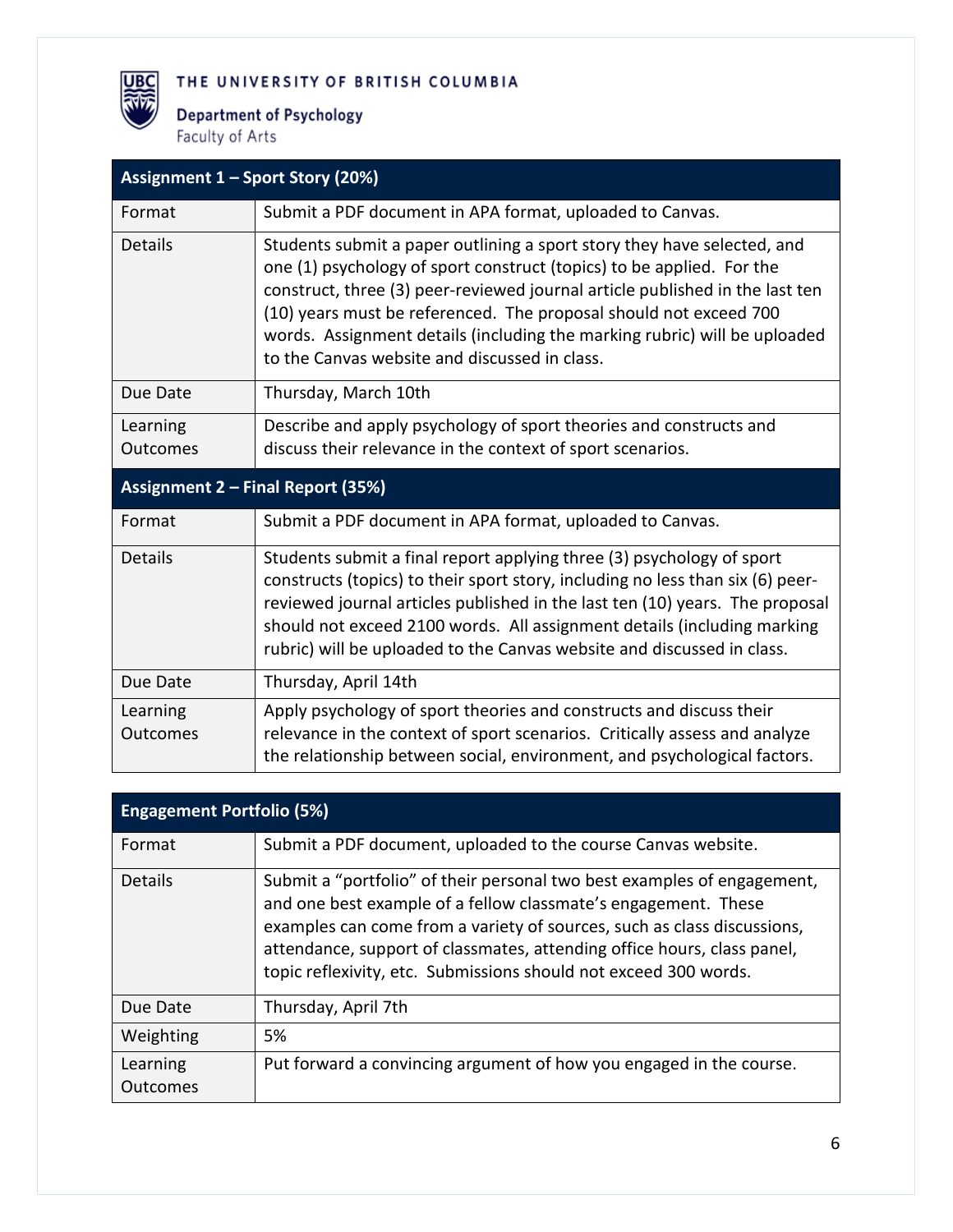

**Department of Psychology** Faculty of Arts

**Please Note:** The schedule outlined in the syllabus may be subject to further change or revision, as needed, to best realize the educational goals of the course. All revisions will be announced in class with an amended version of the syllabus will be posted to Canvas.

# **GRADING**

In order to reduce grade inflation and maintain equity across course sections, all psychology courses are required to comply with departmental norms for grade distributions. However, in the spirit of flexibility and compassion in light of the pandemic, departmental norms have been adjusted upwards 5%. According to these adjusted norms, the average grade in a 300-level class is 75% for an excellent class, 73% for an average class, 71% for a weak class, and with a standard deviation of 13%.

Scaling may be used in order to comply with these norms; grades may be scaled up or down as necessary by us or the department. Grades are not official until they appear on your transcript. You will receive both a percent and a letter grade for this course. At UBC, your course percentage is converted to a letter grade accordingly:

| $A+$ | 90-100% | A             | 85-89% | A- 1       | 80-84% |
|------|---------|---------------|--------|------------|--------|
| B+   | 76-79%  | R.            | 72-75% | <b>B</b> - | 68-79% |
| $C+$ | 64-67%  | $\mathcal{C}$ | 60-63% | $\Gamma$   | 55-59% |
| D    | 50-54%  | E.            | በ-49%  |            |        |

Because you are earning a degree at a highly reputable post-secondary institution, the criteria for success are high. The Faculty of Arts offers the following guidelines that broadly characterize the kind of work that is generally associated with the particular grade ranges. These characteristics help put the Psychology Department grading policies into perspective. Please note that adequate performance is in the C range.

**A Range:** Exceptional Performance. Strong evidence of original thinking; good organization in written work; capacity to analyze (i.e., break ideas down) and to synthesize (i.e., bring different ideas together in a coherent way); superior grasp of subject matter with sound critical evaluations; evidence of extensive knowledge base.

**B Range:** Competent Performance. Evidence of grasp of subject matter; some evidence of critical capacity and analytic ability; reasonable understanding of relevant issues; evidence of familiarity with the literature.

**C-D Range:** Adequate Performance. Understanding of the subject matter; ability to develop solutions to simple problems in the material; acceptable but uninspired work; not seriously faulty but lacking style and vigor.

**F Range:** Inadequate Performance. Little or no evidence of understanding of the subject matter; weakness in critical and analytical skills; limited or irrelevant use of the literature.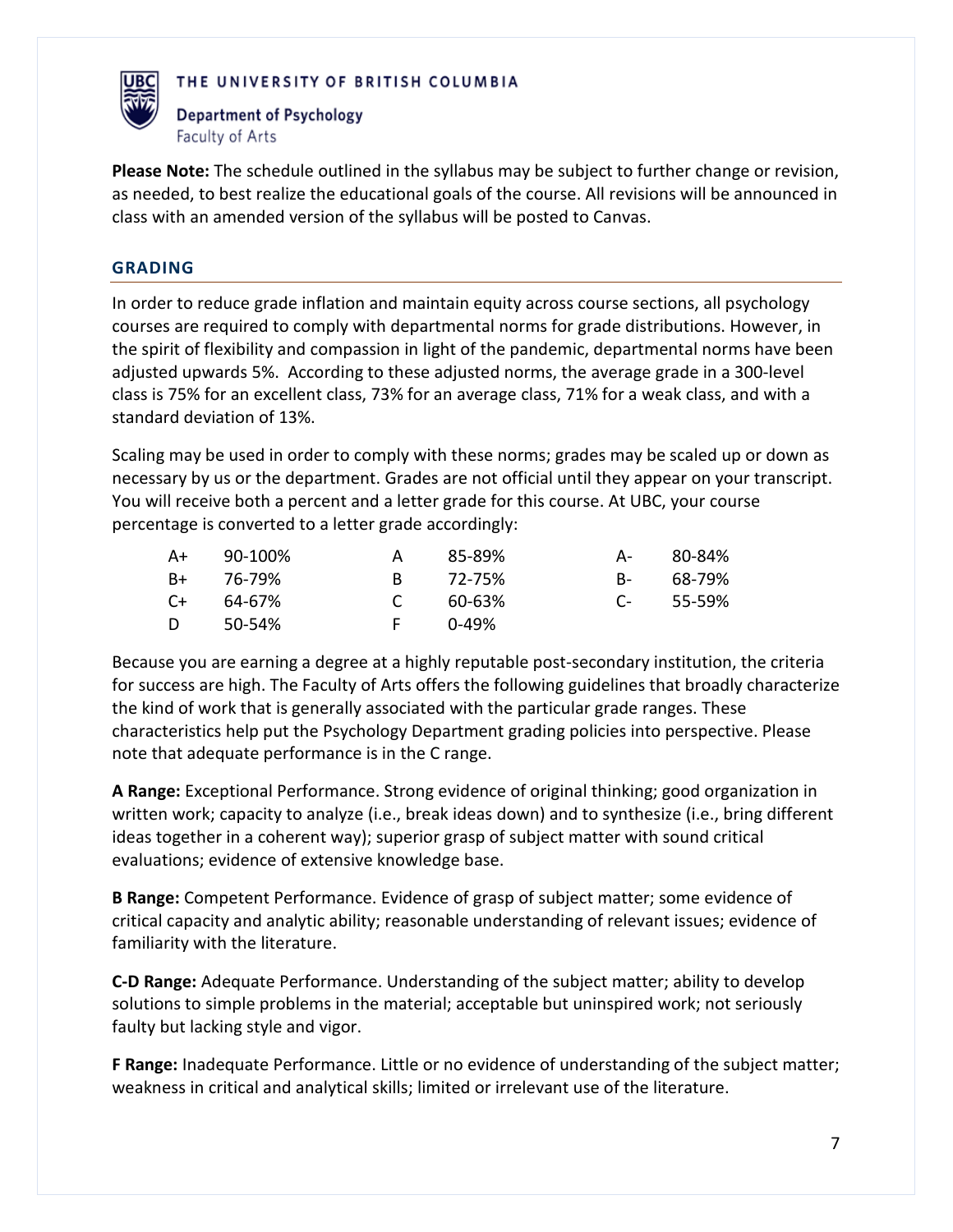

#### **ATTENDANCE AND CENTRE FOR ACCESSIBILITY**

In this course, material that is taught in lectures may be different from or supplement the text material. Moreover, lecture slides are designed to provide a framework for the lecture and any discussions--thus, not everything in the lecture is in the slides.

During your time in this course, if you encounter medical, emotional, or other personal problems that affect your attendance or academic performance, please notify us as soon as possible, as well as your Faculty Academic Advising Office. Please refer to the UBC Calendar for a discussion of academic concession.

The University accommodates students with disabilities who have registered with the Centre for Accessibility (see below). The University also accommodates students whose religious obligations conflict with attendance or scheduled exams. Please let us know in advance, preferably in the first few weeks of class, if you will require any accommodation on these grounds. Other absences (e.g., varsity athletics, family obligations or similar) are not part of University policy and you should not assume they will be accommodated. Please discuss this with me before the withdrawal dates (see above).

#### **CENTRE FOR ACCESSIBILITY**

UBC is committed to equal opportunity in education for all students including those with documented physical or learning disabilities. If you believe you fall in this category, please visit the website for the Centre for Accessibility [\(https://students.ubc.ca/about-student-services/centre](https://students.ubc.ca/about-student-services/centre-for-accessibility)[for-accessibility\)](https://students.ubc.ca/about-student-services/centre-for-accessibility) to take the necessary steps to ensure that you have every opportunity that you deserve to excel in your studies.

### **DIVERSITY AND INCLUSION**

Similar to the broader UBC community, the Psychology Department—and this class—seeks to build a community where students feel included and are treated equitably. This class aims to be inclusive of gender identity, gender expression, sex, race, ethnicity, socioeconomic background, sexual orientation, political and religious affiliation, ability, health, and age (this is not an exhaustive list!).

Students, instructors, visitors, and readings may sometimes raise controversial and/or sensitive issues. Respectful and productive discussion is encouraged, and students should feel safe to explore ideas without fear of being judged. Our goal is not to always agree, but rather to disagree without being threatening or alienating. However, if a statement or behaviour is likely to offend others or make others feel alienated in any way, it should not be shared with the class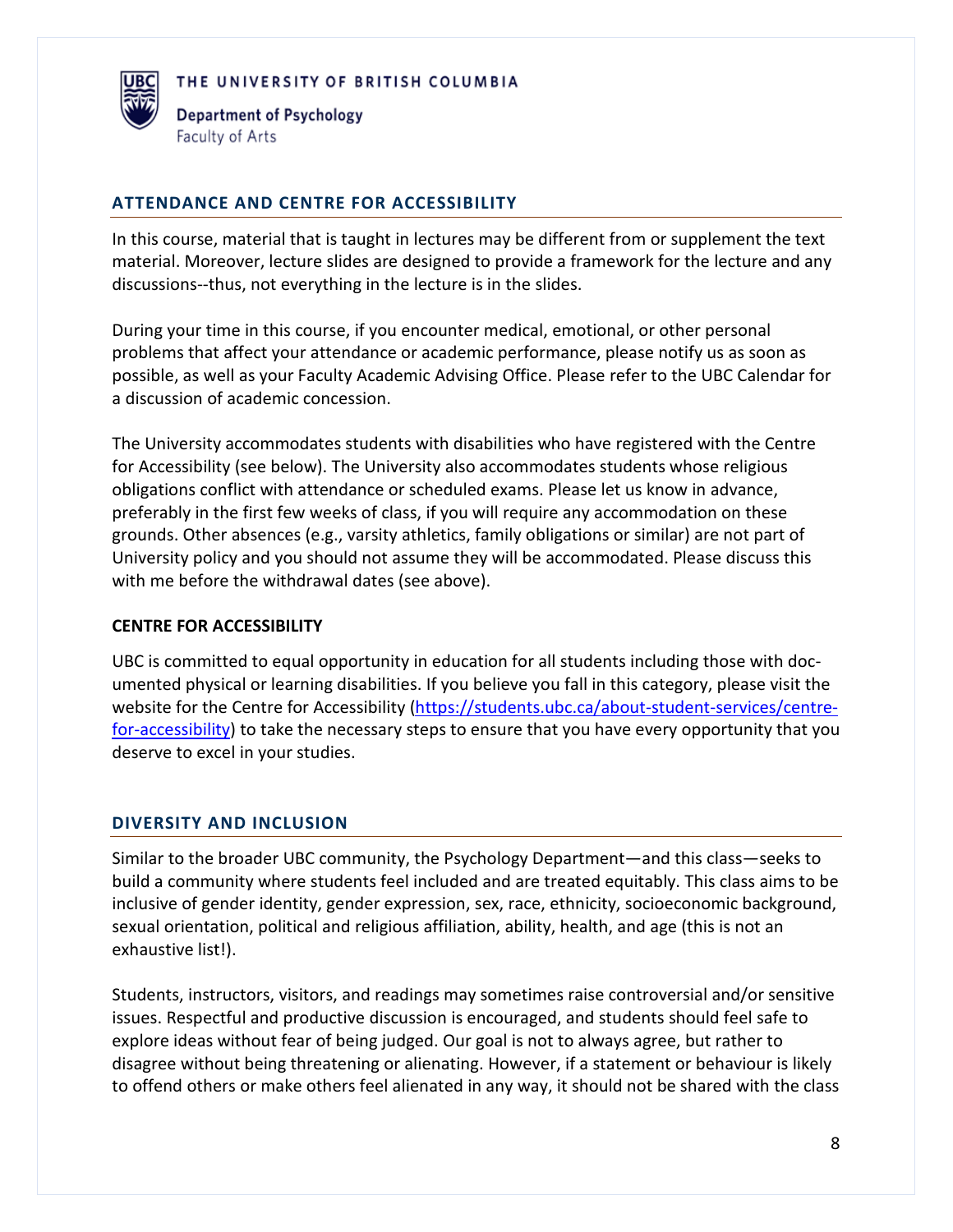



(but can be shared with me after class or in office hours). If at any point you feel offended, threatened, or alienated by anything that happens in our class, please feel welcome to let me or a TA know. I (like many people) am always learning about diverse perspectives and identities. If at any point you feel as though I am failing to live up to an inclusive space in our course, I encourage you to let me or a TA know.

# **ACADEMIC INTEGRITY**

We are all—students, professors, TAs—members of the academic community. In this community, there are ethical standards for how we share and produce knowledge. These standards of academic integrity hold that we produce our own contributions (i.e., we don't copy or buy papers, we don't cheat on exams) and we don't take credit for someone else's work (i.e., we include citations and references).

Students are expected to comply with all university regulations regarding academic integrity; including plagiarism, cheating, and submitting your own work more than once. Policy guidelines can be found at: <http://vpacademic.ubc.ca/integrity/ubc-regulation-on-plagiarism/>

#### **CITING VS. PLAGIARISM**

Plagiarism is defined as "where an individual submits or presents the oral or written work of another person as his or her own." In academic work, it is crucial that you acknowledge where ideas come from through citing those sources. If you are ever unsure of whether to cite, it is best to err with caution and cite a source! It is very unlikely to ever be penalized for over-citing, while under-citing may be a significant error. Unless a statement can be thought of as common knowledge, spend time thinking about the source of that information and how best to cite.

In Psychology, we use APA citation style to indicate sources. Useful guides to APA style can be found at:

- <https://guides.library.ubc.ca/apacitationstyle>
- [https://owl.purdue.edu/owl/research\\_and\\_citation/apa\\_style/apa\\_style\\_introduction.html](https://owl.purdue.edu/owl/research_and_citation/apa_style/apa_style_introduction.html)

In writing within Psychology, direct quotations from sources are discouraged. Instead, you should try to paraphrase ideas into your own words, while citing the original source of those ideas. If you have questions on citing or what may constitute plagiarism, please discuss with us before any assessment is begun.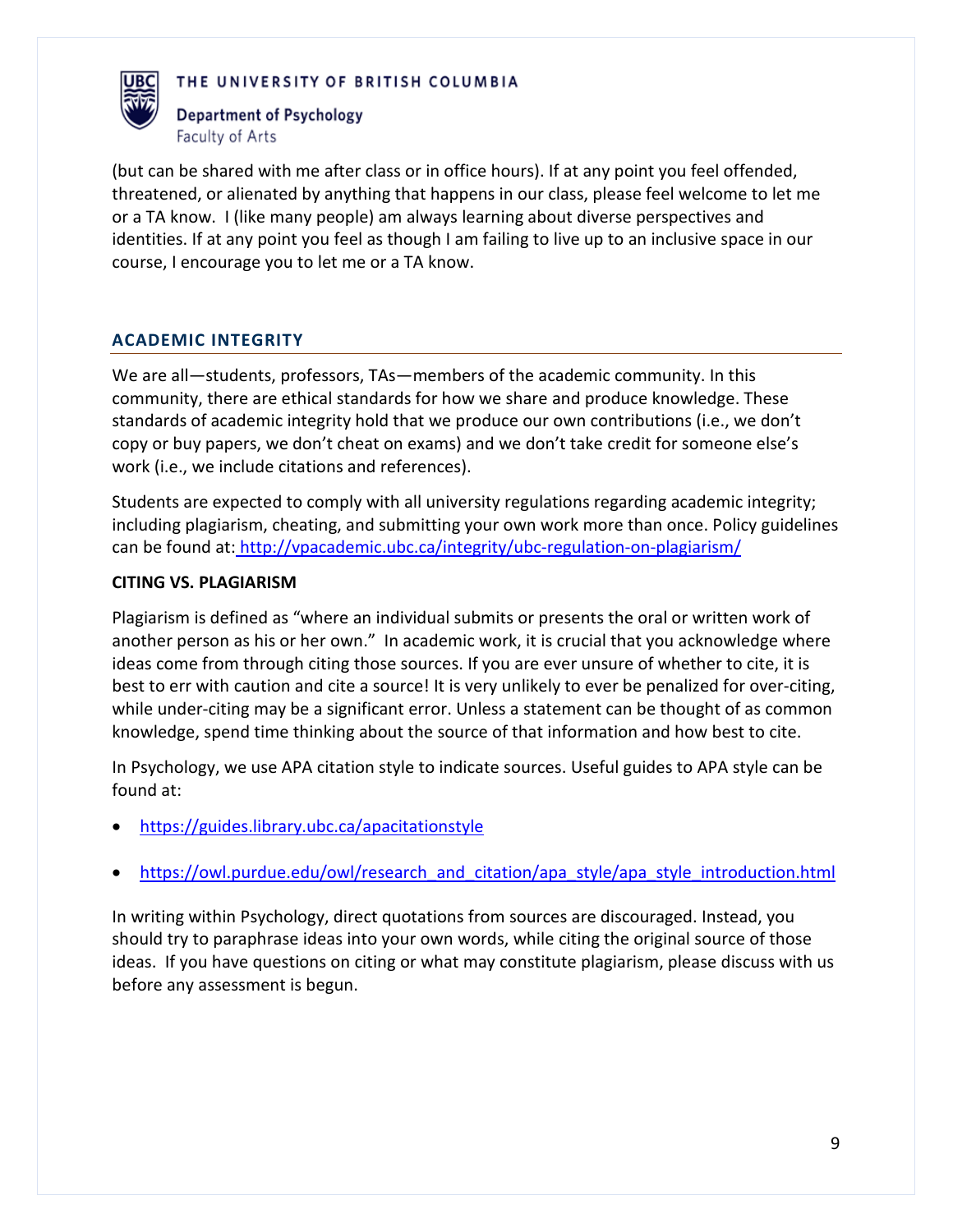

#### **PSYCHOLOGY DEPARTMENT'S POSITION ON ACADEMIC MISCONDUCT**

Cheating, plagiarism, and other forms of academic misconduct are very serious concerns of the University, and the Department of Psychology has taken steps to alleviate them. In the first place, the Department has implemented software that can reliably detect cheating on multiplechoice exams by analyzing the patterns of students' responses. In addition, the Department subscribes to TurnItIn – a service designed to detect and deter plagiarism. All materials (term papers, lab reports, etc.) that students submit for grading will be scanned and compared to over 4.5 billion pages of content located on the Internet or in TurnItIn's own proprietary databases. The results of these comparisons are compiled into customized "Originality Reports" containing several sensitive measures of plagiarism; instructors receive copies of these reports for every student in their class.

In all cases of suspected academic misconduct, the parties involved will be pursued to the fullest extent dictated by the guidelines of the University. Strong evidence of cheating or plagiarism may result in a zero credit for the work in question. According to the University Act (section 61), the President of UBC has the right to impose harsher penalties including (but not limited to) a failing grade for the course, suspension from the University, cancellation of scholarships, or a notation added to the student's transcript.

All graded work in this course, unless otherwise specified, is to be original work done independently by individuals. If you have any questions as to whether or not what you are doing is even a borderline case of academic misconduct, please consult your instructor. For details on pertinent University policies and procedures, please see Chapter 5 in the UBC Calendar (http://students.ubc.ca/calendar) and read the University's Policy 69 (available at: [http:/www.universitycounsel.ubc.ca/policies/policy69.html\)](http://www.universitycounsel.ubc.ca/policies/policy69.html).

### **UBC VALUES STATEMENT**

UBC provides resources to support student learning and to maintain healthy lifestyles but recognizes that sometimes crises arise and so there are additional resources to access including those for survivors of sexual violence. UBC values respect for the person and ideas of all members of the academic community. Harassment and discrimination are not tolerated nor is suppression of academic freedom. UBC provides appropriate accommodation for students with disabilities and for religious and cultural observances. UBC values academic honesty and students are expected to acknowledge the ideas generated by others and to uphold the highest academic standards in all of their actions. Details of the policies and how to access support are available here [\(https://senate.ubc.ca/policiesresources-support-student-success\)](https://senate.ubc.ca/policiesresources-support-student-success).